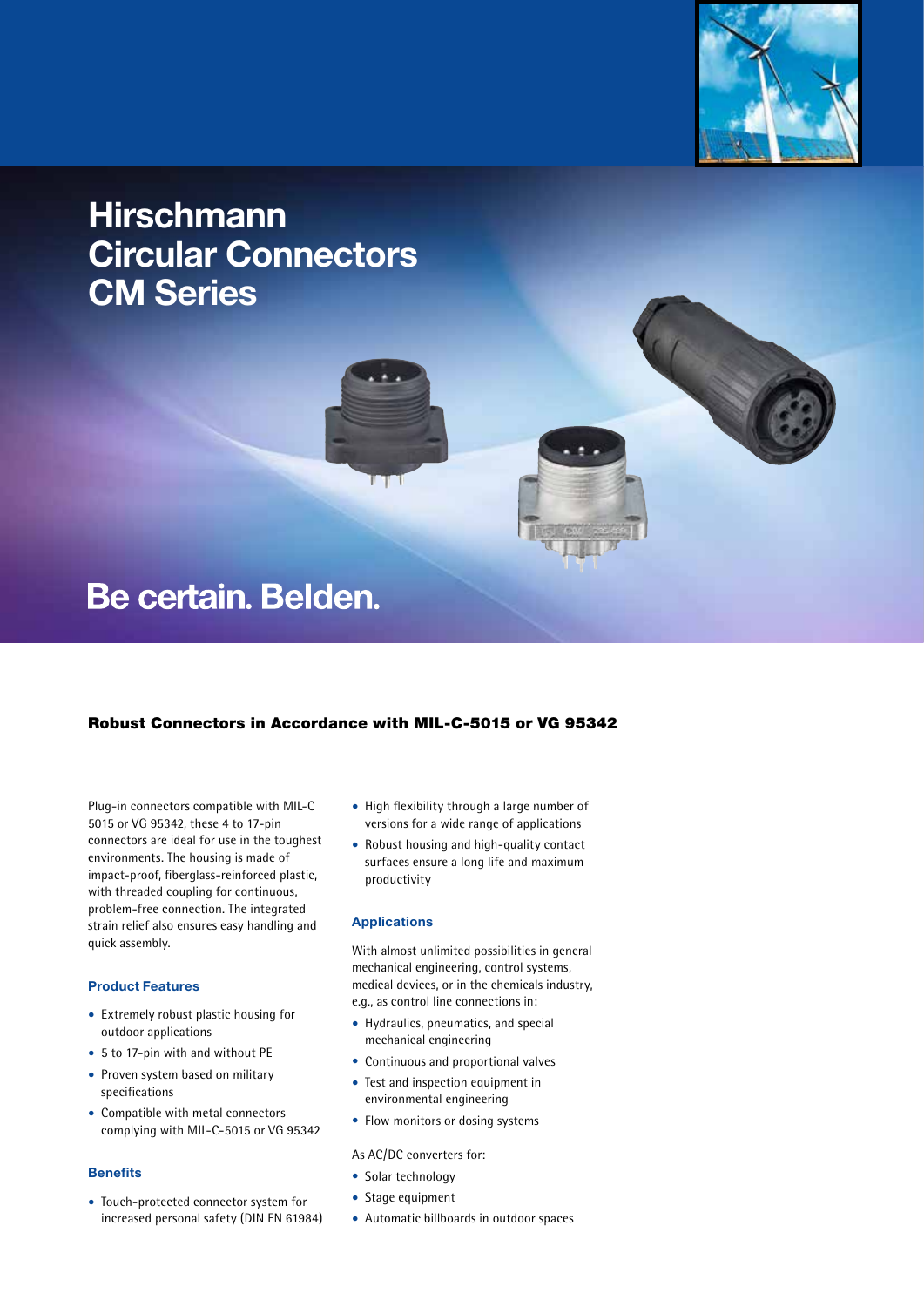# Circular Connectors CM Series – Cable Sockets

## Technical Information

| <b>Product Description</b>                     |                                                                                                   |                                                                                                                      |  |  |  |  |
|------------------------------------------------|---------------------------------------------------------------------------------------------------|----------------------------------------------------------------------------------------------------------------------|--|--|--|--|
| <b>Order Designation</b>                       | CM 06 EA 14S                                                                                      | CM 06 EA 20                                                                                                          |  |  |  |  |
|                                                |                                                                                                   |                                                                                                                      |  |  |  |  |
| <b>Description</b>                             | Circular cable connector, strain relief via cable clamp, 4 to 6-pin,<br>PG11 cable screw coupling | Circular cable connector, female, strain relief via cable clamp, 7 to<br>17-pin, PG13.5 to PG16 cable screw coupling |  |  |  |  |
| RoHS-compliant (2011/65/EU)                    | Yes                                                                                               |                                                                                                                      |  |  |  |  |
| (Construction Type) Standard                   | MIL-C 5015 bzw. VG 95 342                                                                         |                                                                                                                      |  |  |  |  |
| <b>Approvals</b>                               |                                                                                                   |                                                                                                                      |  |  |  |  |
| <b>Technical Data</b>                          |                                                                                                   |                                                                                                                      |  |  |  |  |
| <b>Ambient Temperature</b>                     |                                                                                                   | -40 °C to +90 °C                                                                                                     |  |  |  |  |
| <b>Housing Material/Grip</b>                   |                                                                                                   | <b>PA 66 GF</b>                                                                                                      |  |  |  |  |
| <b>Contact Holder Material</b>                 |                                                                                                   | <b>PA 66 GF</b>                                                                                                      |  |  |  |  |
| <b>Contact Material/Surface Finish</b>         |                                                                                                   | CuZn, silver-plated                                                                                                  |  |  |  |  |
| <b>0-Ring Material</b>                         |                                                                                                   | <b>NBR</b>                                                                                                           |  |  |  |  |
| <b>Mechanical Data</b>                         |                                                                                                   |                                                                                                                      |  |  |  |  |
| Degree of Protection [IEC 60529]               | IP65, IP67 (only when mated with Hirschmann/Lumberg counterparts)                                 |                                                                                                                      |  |  |  |  |
| <b>Cable Cross-section</b>                     | max. 1 $mm2$                                                                                      | max. $1.5$ mm <sup>2</sup><br>Solder                                                                                 |  |  |  |  |
| <b>Terminal Type</b><br><b>Electrical Data</b> |                                                                                                   |                                                                                                                      |  |  |  |  |
| <b>Contact Resistance</b>                      |                                                                                                   | $\leq 5 \text{ m}\Omega$                                                                                             |  |  |  |  |
| <b>Operating Voltage</b>                       |                                                                                                   | 50 V AC/DC                                                                                                           |  |  |  |  |
| <b>Rated Current</b>                           | 10 A                                                                                              | 7-pin 10 A, 14-pin 5 A, 17-pin 5 A                                                                                   |  |  |  |  |
| <b>Pollution Degree</b>                        |                                                                                                   | 3                                                                                                                    |  |  |  |  |
| <b>Accessories</b>                             |                                                                                                   |                                                                                                                      |  |  |  |  |
| Scope of Delivery or Accessories (incl.)       | 1 female connector, unmounted, assembly instructions                                              | 1 female connector, unmounted, assembly instructions                                                                 |  |  |  |  |
| <b>Accessories to be Ordered Separately</b>    | Protective cap CM 06 SD 14S (Order No. 831621100)                                                 | Protective cap CM 06 SD 20 (Order No. 831767100)                                                                     |  |  |  |  |
| <b>Technical Drawing</b>                       |                                                                                                   |                                                                                                                      |  |  |  |  |
|                                                | 7/8-20 UNEF-2B<br>28.6<br>Pg 11<br>15. TIMB<br>$\mathfrak{G}$<br>max 78<br>$\frac{2.6}{ }$        | 1 1/4 18 NEF 2B<br>36<br>Pg 16<br>Pg 13.5<br>∩∾<br>$^{\circ}$<br>$\mathfrak{h}$<br>max 925<br>max 92.5<br>2.6<br>2.6 |  |  |  |  |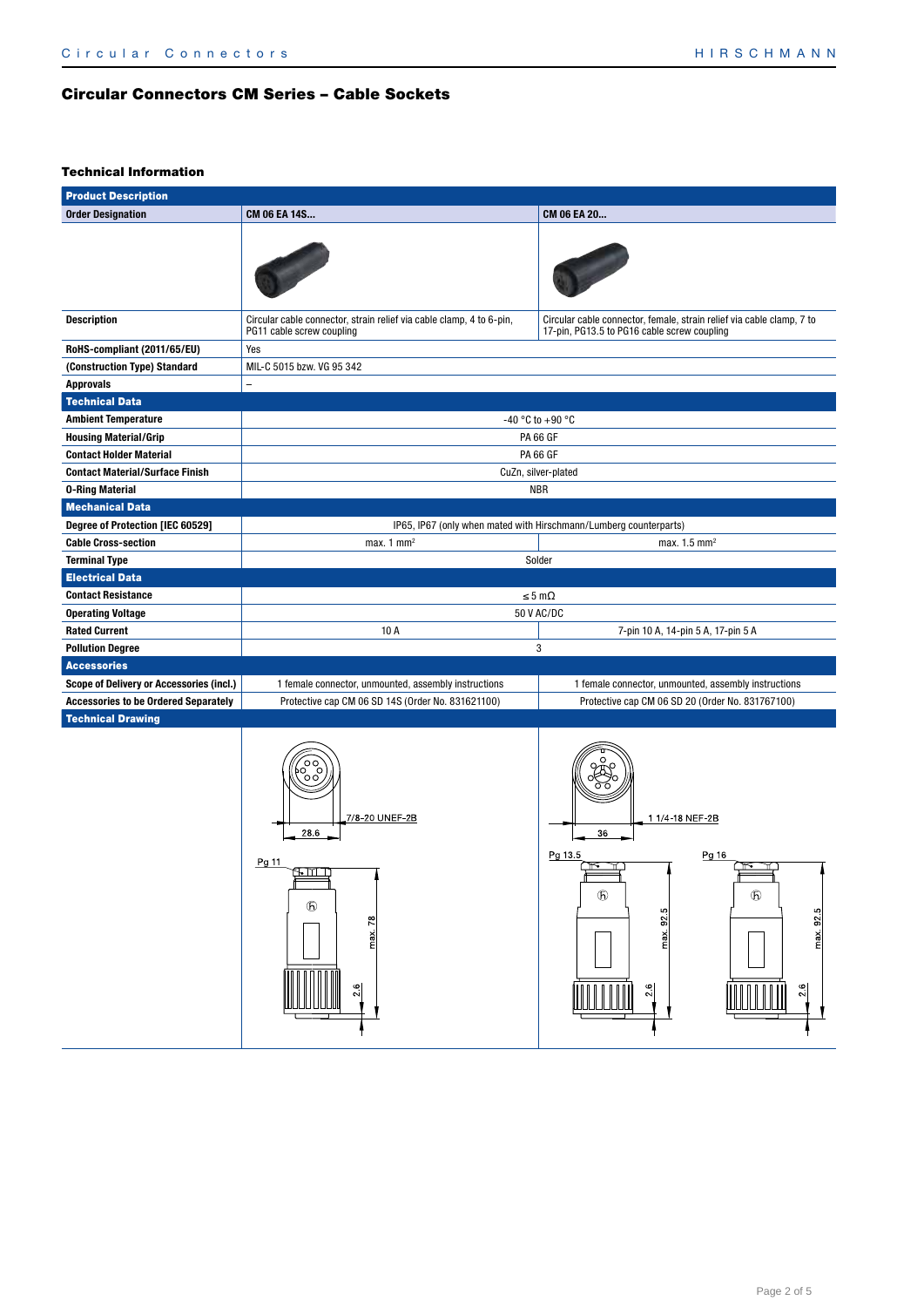## Pin Assignment



#### Order Information

| Order No. | <b>Order Designation</b> | <b>No. of Pins</b> | <b>Cable Gland</b>         | <b>Characteristics</b> |
|-----------|--------------------------|--------------------|----------------------------|------------------------|
| 932457100 | CM 06 EA 14S-2 S         | 4                  | Ø 8.0 to 10.0 mm (PG11)    |                        |
| 932841100 | CM 06 EA 14S-5 S         | 5                  | Ø 8.0 to 10.0 mm (PG11)    |                        |
| 932458100 | CM 06 EA 14S-6 S         | 6                  | Ø 8.0 to 10.0 mm (PG11)    |                        |
| 932460100 | CM 06 EA 14S-61 S        | $6 + PE$           | Ø 8.0 to 10.0 mm (PG11)    |                        |
| 932842100 | CM 06 EA 20-7 S          |                    | Ø 10.0 to 12.0 mm (PG13.5) |                        |
| 933067100 | CM 06 EA 20-27 S         | 14                 | Ø 12.0 to 14.0 mm (PG16)   |                        |
| 933068100 | CM 06 EA 20-29 S         | 17                 | Ø 12.0 to 14.0 mm (PG16)   |                        |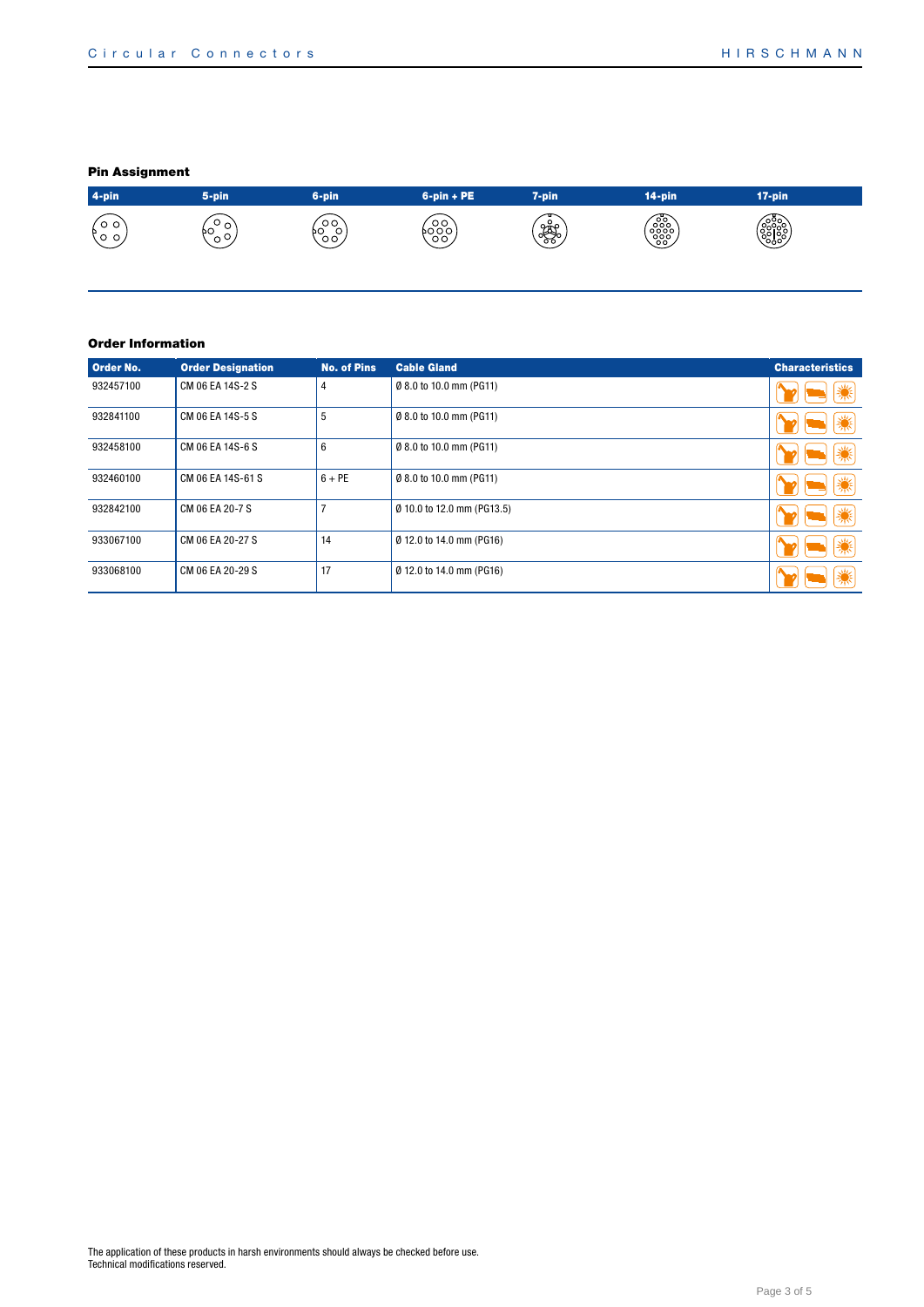## Circular Connectors CM Series – Surface Mounted Connectors

### Technical Information

| <b>Product Description</b>                    |                                                                                                                                                           |                                                                                                                                                           |                                                                                                                                                                                                             |                                                                                                                                                                                                                                                           |  |
|-----------------------------------------------|-----------------------------------------------------------------------------------------------------------------------------------------------------------|-----------------------------------------------------------------------------------------------------------------------------------------------------------|-------------------------------------------------------------------------------------------------------------------------------------------------------------------------------------------------------------|-----------------------------------------------------------------------------------------------------------------------------------------------------------------------------------------------------------------------------------------------------------|--|
| <b>Order Designation</b>                      | CM 02 E 14S                                                                                                                                               | CM 02 L 14S-61 P (F)                                                                                                                                      | CM 02 L 14S-61 P (F) Metall                                                                                                                                                                                 | CM 02 E 20                                                                                                                                                                                                                                                |  |
|                                               |                                                                                                                                                           |                                                                                                                                                           |                                                                                                                                                                                                             |                                                                                                                                                                                                                                                           |  |
| <b>Description</b>                            | Male appliance connector with<br>flange, contacts with solder<br>bucket, 4 to 6-pin                                                                       | Male appliance connector<br>with flange, $6$ -pin + PE,<br>soldering pin, with/without<br>filter capacitors 6 x 1 nF                                      | Male appliance connector metal<br>housing with flange, $6$ -pin + PE,<br>soldering pin, with/without filter<br>capacitors 6 x 1 nF                                                                          | Male appliance connector with<br>flange, contacts with solder bucket,<br>8 to 17-pin                                                                                                                                                                      |  |
| RoHS-compliant (2011/65/EU)                   | Yes                                                                                                                                                       |                                                                                                                                                           |                                                                                                                                                                                                             |                                                                                                                                                                                                                                                           |  |
| (Construction Type) Standard                  | MIL-C 5015 bzw. VG 95 342                                                                                                                                 |                                                                                                                                                           |                                                                                                                                                                                                             |                                                                                                                                                                                                                                                           |  |
| <b>Approvals</b>                              |                                                                                                                                                           |                                                                                                                                                           |                                                                                                                                                                                                             |                                                                                                                                                                                                                                                           |  |
| <b>Technical Data</b>                         |                                                                                                                                                           |                                                                                                                                                           |                                                                                                                                                                                                             |                                                                                                                                                                                                                                                           |  |
| <b>Ambient Temperature</b>                    |                                                                                                                                                           |                                                                                                                                                           | -40 °C to +90 °C                                                                                                                                                                                            |                                                                                                                                                                                                                                                           |  |
| <b>Housing Material/Grip</b>                  |                                                                                                                                                           | <b>PA 66 GF</b>                                                                                                                                           | Zinc die casting, nickel-plated                                                                                                                                                                             | <b>PA 66 GF</b>                                                                                                                                                                                                                                           |  |
| <b>Contact Holder Material</b>                |                                                                                                                                                           |                                                                                                                                                           | <b>PA 66 GF</b>                                                                                                                                                                                             |                                                                                                                                                                                                                                                           |  |
| <b>Contact Material/Surface Finish</b>        |                                                                                                                                                           |                                                                                                                                                           | CuZn, silver-plated                                                                                                                                                                                         |                                                                                                                                                                                                                                                           |  |
| <b>Material Seal</b>                          |                                                                                                                                                           |                                                                                                                                                           | <b>NBR</b>                                                                                                                                                                                                  |                                                                                                                                                                                                                                                           |  |
| <b>Mechanical Data</b>                        |                                                                                                                                                           |                                                                                                                                                           |                                                                                                                                                                                                             |                                                                                                                                                                                                                                                           |  |
| Degree of Protection [IEC 60529]              |                                                                                                                                                           |                                                                                                                                                           | IP65, IP67 (only when mated with Hirschmann/Lumberg counterparts)                                                                                                                                           |                                                                                                                                                                                                                                                           |  |
| <b>Cable Cross-section</b>                    | max. $1 \text{ mm}^2$                                                                                                                                     | $\overline{\phantom{0}}$                                                                                                                                  | $\equiv$                                                                                                                                                                                                    | max. 1.5 mm <sup>2</sup>                                                                                                                                                                                                                                  |  |
| <b>Electrical Data</b>                        |                                                                                                                                                           |                                                                                                                                                           |                                                                                                                                                                                                             |                                                                                                                                                                                                                                                           |  |
| <b>Contact Resistance</b>                     |                                                                                                                                                           |                                                                                                                                                           | $\leq 10 \text{ m}\Omega$                                                                                                                                                                                   |                                                                                                                                                                                                                                                           |  |
| <b>Operating Voltage</b>                      |                                                                                                                                                           |                                                                                                                                                           | 50 V AC/DC                                                                                                                                                                                                  |                                                                                                                                                                                                                                                           |  |
| <b>Rated Current</b>                          |                                                                                                                                                           |                                                                                                                                                           | with filter: 2 A, without filter: 10 A                                                                                                                                                                      |                                                                                                                                                                                                                                                           |  |
| <b>Pollution Degree</b><br><b>Accessories</b> |                                                                                                                                                           |                                                                                                                                                           | 3                                                                                                                                                                                                           |                                                                                                                                                                                                                                                           |  |
| Scope of Delivery or Accessories (incl.)      | 1 male receptacle connector                                                                                                                               | 1 male receptacle connector                                                                                                                               |                                                                                                                                                                                                             | 1 male receptacle connector                                                                                                                                                                                                                               |  |
| <b>Accessories to be Ordered Separately</b>   | Flat seal CM 02 D 14S<br>(Order No. 733321002)<br>Protective cap CM 02 SD 14S<br>(Order No. 831620100)<br>Protective cover SHK 1<br>(Order No. 733849001) | Flat seal CM 02 D 14S<br>(Order No. 733321002)<br>Protective cap CM 02 SD 14S<br>(Order No. 831620100)<br>Protective cover SHK 1<br>(Order No. 733849001) | 1 male receptacle connector<br>Flat seal CM 02 D 14S<br>(Order No. 733321002)<br>Protective cap CM 02 SD 14S<br>(Order No. 831620100)<br>Protective cover SHK 1<br>(Order No. 733849001)                    | Flat seal CM 02 D 20<br>(Order No. 733818002)<br>Protective cap CM 02 SD 20<br>(Order No. 831766100)<br>Protective cover SHK 1<br>(Order No. 733849001)                                                                                                   |  |
| <b>Technical Drawing</b>                      |                                                                                                                                                           |                                                                                                                                                           |                                                                                                                                                                                                             |                                                                                                                                                                                                                                                           |  |
|                                               | O<br>3.11<br>Jorkieg of gearviert as familiar<br>Gallet' hi arbit allumple<br><b>CUR</b><br><b>Hilling cam're</b><br>o<br>Θ                               | ⊹⊣⊙<br>lotteg in gwinter a lawing<br>Jobet to entry warron<br>sea<br>Pierr<br>白胜<br>ø                                                                     | $\Box$ 23<br>3.4<br>$\square$ 30<br>ø 19.2<br>ıη<br>G<br>25.<br>4<br>7/8-20 UNEF-2A<br>Flanged connection<br>⊕ -<br>- <del>ட</del><br>$\infty$<br>$3.4 + 0.2$<br>ത<br>- ⊕<br>∙⊕<br>$\Box$ 23 <sup>0.1</sup> | O<br>$\sigma$<br>$\Box$ 29.4<br>4<br>തി<br>□38<br>თ<br>ø 29<br>4<br>ယ္<br>₹<br>лллл<br>ဖ<br>34<br>$\overline{\mathcal{D}}$<br>1 1/4 18 UNEF 2A<br>Flanged connection<br>$\oplus$ -<br>⊕<br>မာ<br>für M3<br>29.<br>⊕<br>-⊕ -<br>$\Box$ 29.4 <sup>0.1</sup> |  |